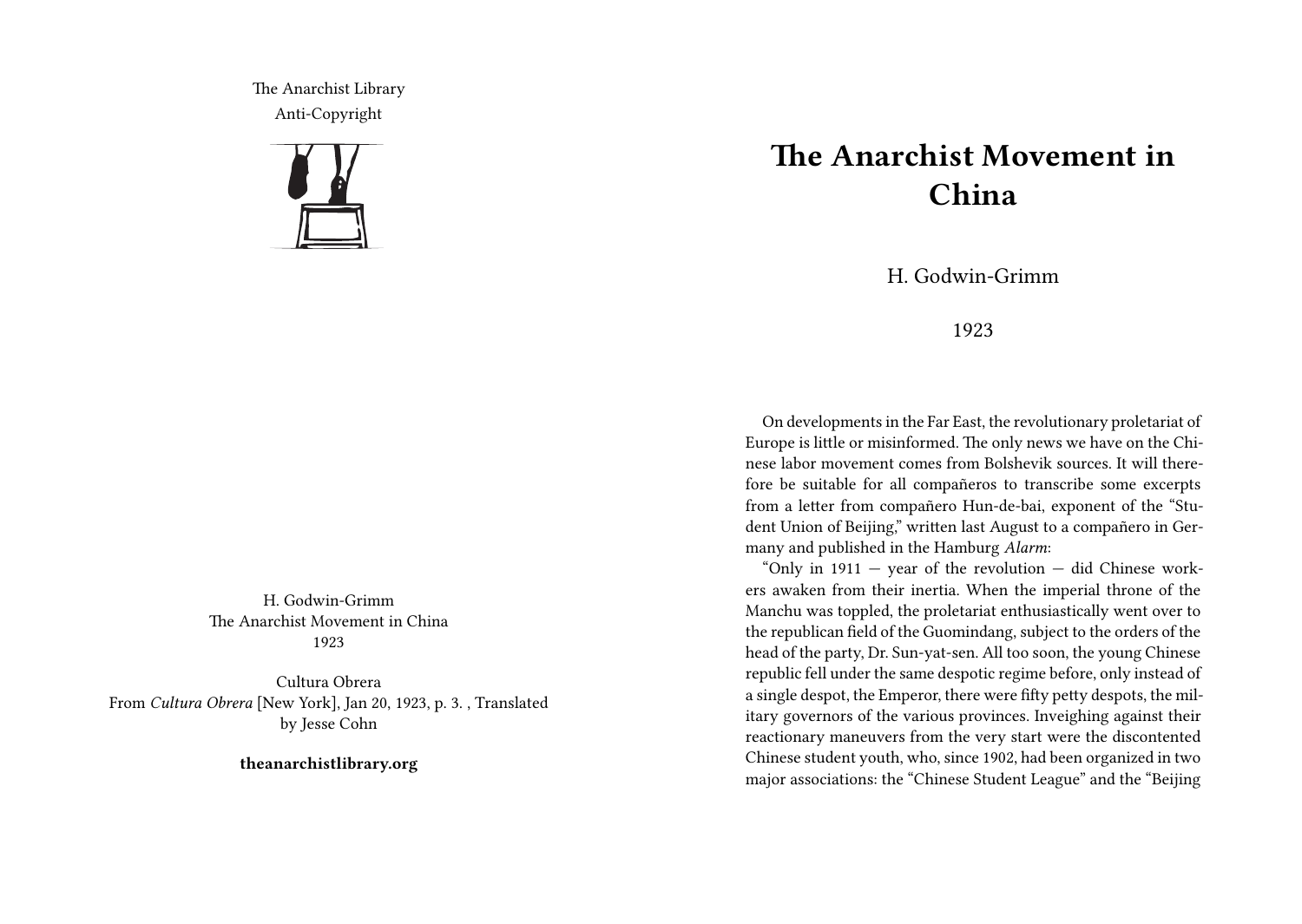Union of Students and Scholars." While the first, although declaring itself neutral in politics, is on the nationalist-republican terrain, that is, bourgeois or social democratic, the second manifests purely socialist organization since its inception. On his trips to America, its founder, Cai Yuanpei, came to know and to study anarchist communism, becoming its supporter and active propagandist among students. So in 1918, at the 16<sup>th</sup> Congress of the "Beijing Union," he declared as his principles the social theories of Proudhon, Bakunin, and Kropotkin.

This Union, which has about 22,000 members, publishes a daily paper, "New Way" (Sin-Anchar), and the "Weekly Magazine," of a scientific character. Not only did the feeble and impotent Chinese government have to allow young anarchists to make their way, but it was even constrained by the threat of a student strike to recognize the election of Cai Yuanpei as president of Beijing University.

Only in 1914 did Cai Yuanpei begin the propaganda of anarchist ideas among the peasants. And yet, in a short time, great masses of farm workers were attracted. to such an extent that today every major village has its anarchist group. In the countryside, anarchist influence has undoubtedly outstripped that of the other tendencies, whether Bolshevik or nationalist-republican.

Since 1917, the greatest focus of anarchism was in Fujian province in southern China. Here, it had acquired influence over the leader of the glorious republican insurrection of 1911, Chen Jiongming, who, advised by the known anarchist propagandist Shifu, summoned all the influential libertarians of China for the establishment of an anarchist commune in the whole province. In each center of the province, autonomous organizations of working people and workers' councils have been introduced and are in operation, and now farmers' cooperatives and unions of industrial workers regulate all production by agreement. According to Shifu, in a few years the whole province of Fujian will have become one great communist-anarchist federation.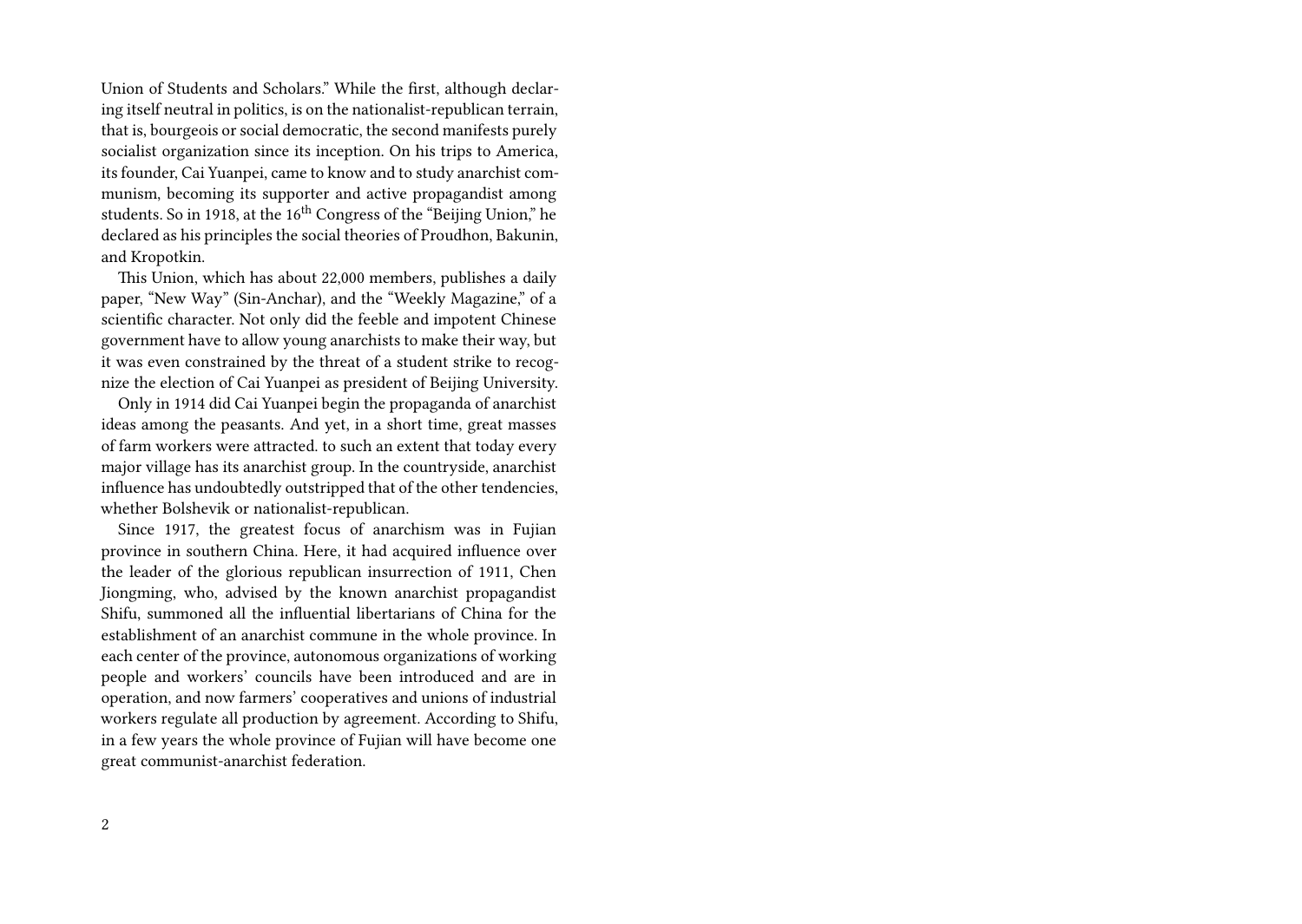This surprising result is certainly attributed largely to the tireless propaganda of compañero Shifu, who with the help of his friend, former General Chen Jiongming. Institutes for spreading anarchist and syndicalist ideas were founded in Zhangzhou (capital of the province). This organization includes and provides year-round the operation of a school for organizers, a school for advanced social science, and a school for propagandists, in which they participate as Chinese revolutionary forces. From this emanate three thousand comrades who later spread the idea of anarchist communism via lectures, pamphlets, newspapers and leaflets through all the vast provinces of China.

The city of Zhangzhou, center of anarchism in the Far East, was also the birthplace of the largest boycott initiative against Japan in 1920, which still gives foreign exploiters a lot of trouble, because in China the capitalists are mostly foreigners — British, American and Japanese — who treat the Chinese as servants, worthy only of contempt, and who are gradually taking possession of all the wealth of the country. Against them the aversion of all the people stir, belong to any party. To give this feeling of hostility a direction and a goal, the anarchists of Fujian placed themselves at the head of a movement to boycott all foreign industries, seeking to annihilate the entire foreign capitalist industry.

The boycott gave certain optimal results: in cities the Chinese workers took possession of the factories of their exploiters, getting to work on their own: in other places, such as in Shanghai, was reached killings Japanese, assaults on stores and street fighting between the crowd and the Chinese soldiers. In Zhangzhou great demonstrations of a good hundred thousand people carrying red and black banners, and musicians who played the "Internationale" and the "Anarchist March." Thousands of pamphlets and leaflets written by Shifu, Cai Yuanpei and other compañeros were distributed at these demonstrations. Once again the triumphant power of the "popular socialism" Bakunin was demonstrated. Compañero Yuan-Pai-Tsen, until yesterday a henchman of the